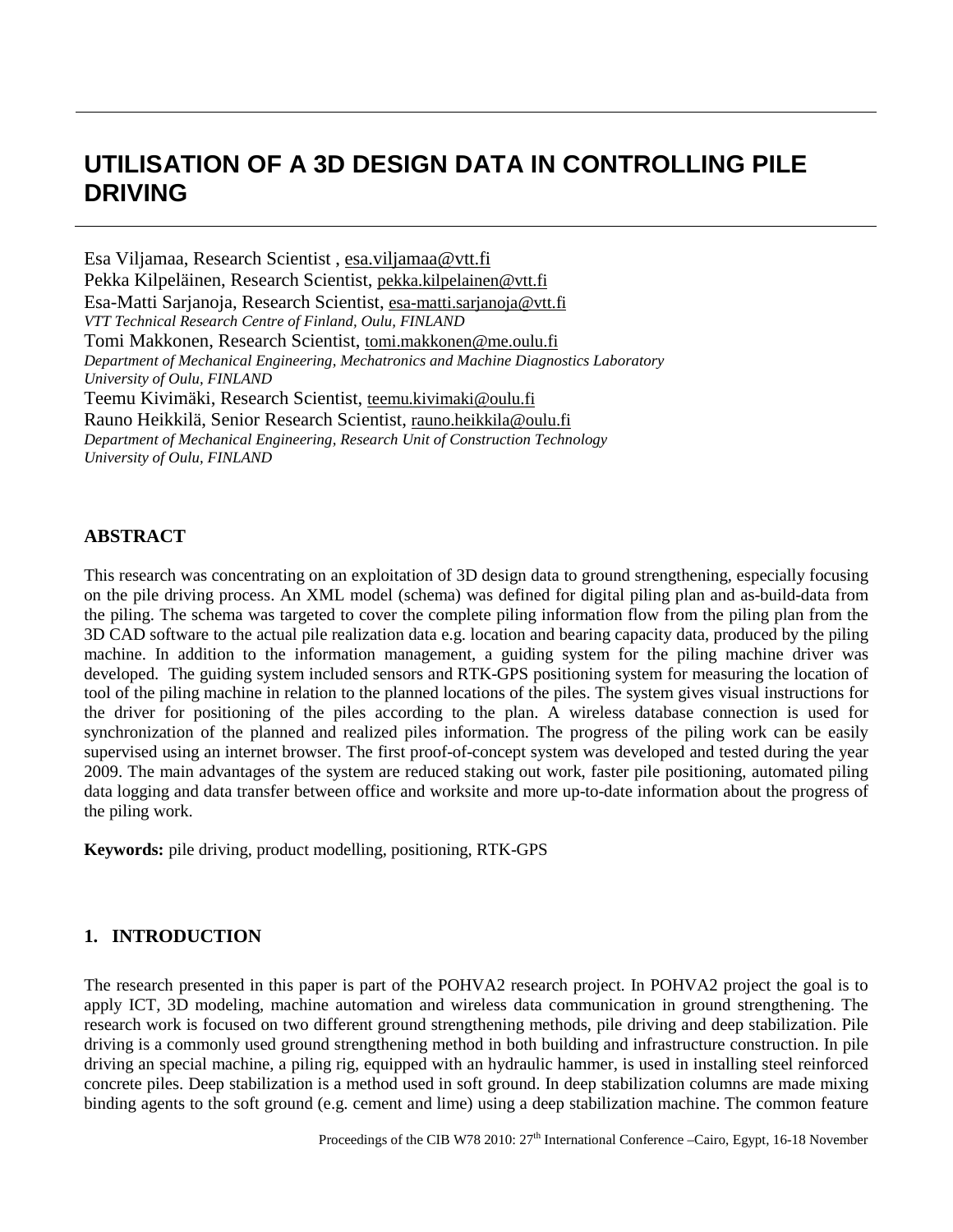of these two ground strengthening methods is that CAD software is used in design of the piles and columns. Design data consist of the 3D locations of the piles or columns and also other properties, e.g. desired bearing capacity. In the worksite piles or columns should be positioned according to the CAD data. This paper is focused on pile driving and utilization of 3D data in controlling pile driving.

GPS based positioning systems are extensively used and researched in construction (Roberts et. al 1999). An RTK (Real Time Kinematic) GPS provides real time position data within accuracy of few centimeters, which makes it very useful in construction applications (Peyret et. al 2000, Saghravani et al. 2009). RTK GPS is commonly used in machine guidance and machine control applications and especially machine guidance systems in excavators are common. Automated system for piling rig positioning has also been developed (Seward et. al. 1997), but in piling most of the research work is focused on determination of the bearing capacity of the piling and usually automation is not applied to positioning. Methods for automating, collecting data of the piling events and providing guidance for the driver are studied for auger piling process (Mure et. al. 2002).

The prototype system developed in this project is for machine guidance. It gives instructions for the operator during the work and also handles data collecting tasks and thus eliminates the need for paper documents. The goal of the study is the automated and extendable piling data flow between all the actors in the process, work machine, design software and a data storage. For fluent data exchange between different systems and applications data formats were developed using an XML (eXtensible Markup Language).

Machine guidance is based on GPS positioning. Two RTK GPS receivers are used for positioning the frame of the machine and determination of the direction of the machine (figure 4). This method is used also in machine guidance systems of the excavators (Makkonen et. al. 2006). One aim of the project is to reduce the positioning time of the pile. According to the measurement most of the time spend in piling is the actual piling work, but also handling of the piles including positioning can be  $25 - 40$  % of the total working time depending for example the length of the piles (Paitsola 2008). Actual time spend in positioning is about 5 - 10% of the total working time, but the biggest advance of the guidance system is that staking out of the positions of the piles is not needed in the worksite. The problem with the staking out is that sometimes piling work has to be stopped in order to wait the survey personnel to perform staking out. Also when the piling machine is moved, wooden stakes are easily run over.

In [Figure 1](#page-1-0) a simplified piling workflow with corresponding functions of the automated guiding system are presented. The piling work is divided into a subtasks and a guiding system provides information during each subtask. Positioning of the pile is done first positioning the bottom of the pile. Then the pile is straighten or tilted to a desired position. Usually piles are installed straight, but in some cases tilted piles are used also. During the hammering it is important to keep the mast of the piling machine aligned with the pile, because decentralized hammering can cause breaking of the pile. After the piling work the realization data from the piling process is stored to a database.



<span id="page-1-0"></span>Figure 1. The piling workflow and corresponding guiding system actions.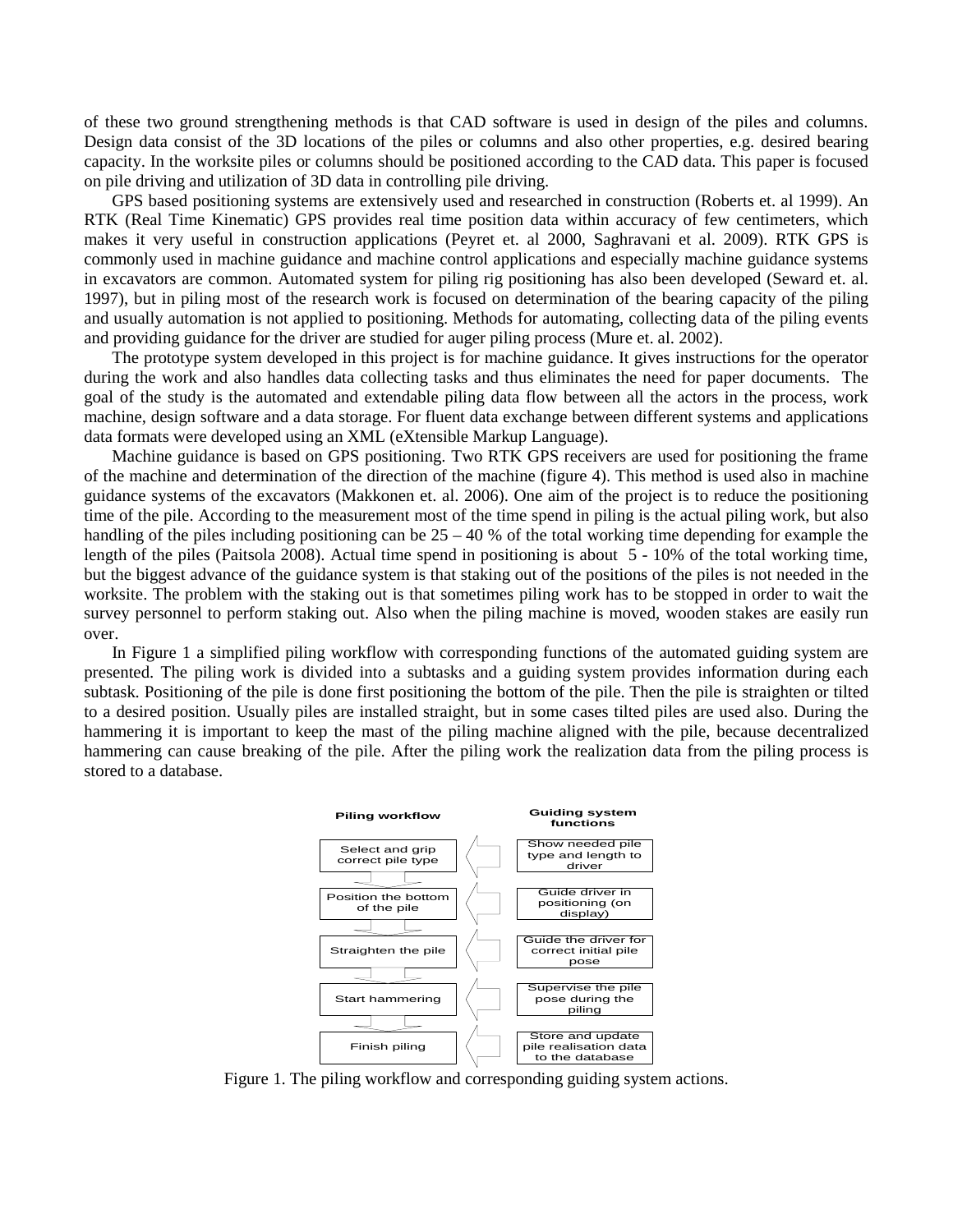The main target of the study was to speed up the piling process and improve the documentation and the information transfer between the actors of the process. The completely new idea in this study was the fluent twoway information flow between the design software and the guidance system of the piling rig. Wireless data transfer is used for connecting piling machine to the database. Current mobile phone networks and wireless data transfer networks offer broadband connections to the work machines. In the case of piling the progress of the work can be monitored using a web based tools in real time. This is useful for logistics and project management.

# **2. UTILISATION OF A 3D DESIGN DATA IN PILING**

#### **2.1. Xml based data format for a digital piling plan**

One of the most important goals of this study was to integrate the information exchange mechanism between the design software and the work machine. Piling is done both building and infrastructure construction, so compatibility with CAD software used in both areas is needed. Our approach was to select technology that is commonly used. Our goal was an open format for digital piling plan that can be easily extended to other applications and work machines, e.g. deep stabilization machines.

The XML language was selected as basis of the development work. In other application fields there is also need for data exchange formats between machines and other systems, etc. CAD software or project management software. IREDES (International Rock Excavation Data Exchange Standard) is used in mining industry. In Finland and other Nordic countries forest industry in an important field of industry and StanFord-XML (Standard for Forest Data and Communications) is developed for forestry machines.

In construction industry there is currently no open exchange standard for different construction machines, but the LandXML format is common data exchange format between CAD and other software (e.g. surveying software) used in infrastructure sector. Some features of the LandXML specification are also usable in machine guidance and control applications. LandXML format includes for example 3D surface models that can utilized by 3D machine guidance systems (LandXML). Extensions to LandXML format were developed in Finland in Inframodel2 project (Inframodel2). The LandXML and Inframodel2 specifications include definitions that are well documented and useful in piling application also (e.g. <Units>, <CoordinateSystem> and <Application> elements). For that reason LandXML and Inframodel2 definitions were taken as a basis for data exchange format in piling. In this project XML elements and properties for piling data were defined (e.g. <PilingPlan> and <PlannedPile> elements) and XML schema was defined for exporting piling plan from CAD software. An example of the piling plan XML data can be seen in figure 2.

<PilingPlan>

<PlannedPile Id="512" status="planned" size="300x300" pileClass="PL2" pileType="driven enbearing" pileMat="concrete" pileToeType="rockshoe"

designedLoadCapacity="800" x1="6696654.744000" y1="2542994.358100" z1="12.000000"

x2="6696644.744000" y2="2542993.358100" z2="20.000000"/>

```
 </PilingPlan>
```
Figure 2. Example of the elements of the XML based piling plan.

## **2.2. 3D design of the piling**

Generation of the XML piling plan has been made easy for the design engineer. Piling can be designed using a 3D design software (Figure 3). A software plug-in is added to a design software, Tekla Structures in this case, that automatically generates a piling plan in the defined XML format. The piling plan includes all the desired information of the planned pile, e.g. the top and the bottom coordinates, bearing capacities, materials, etc.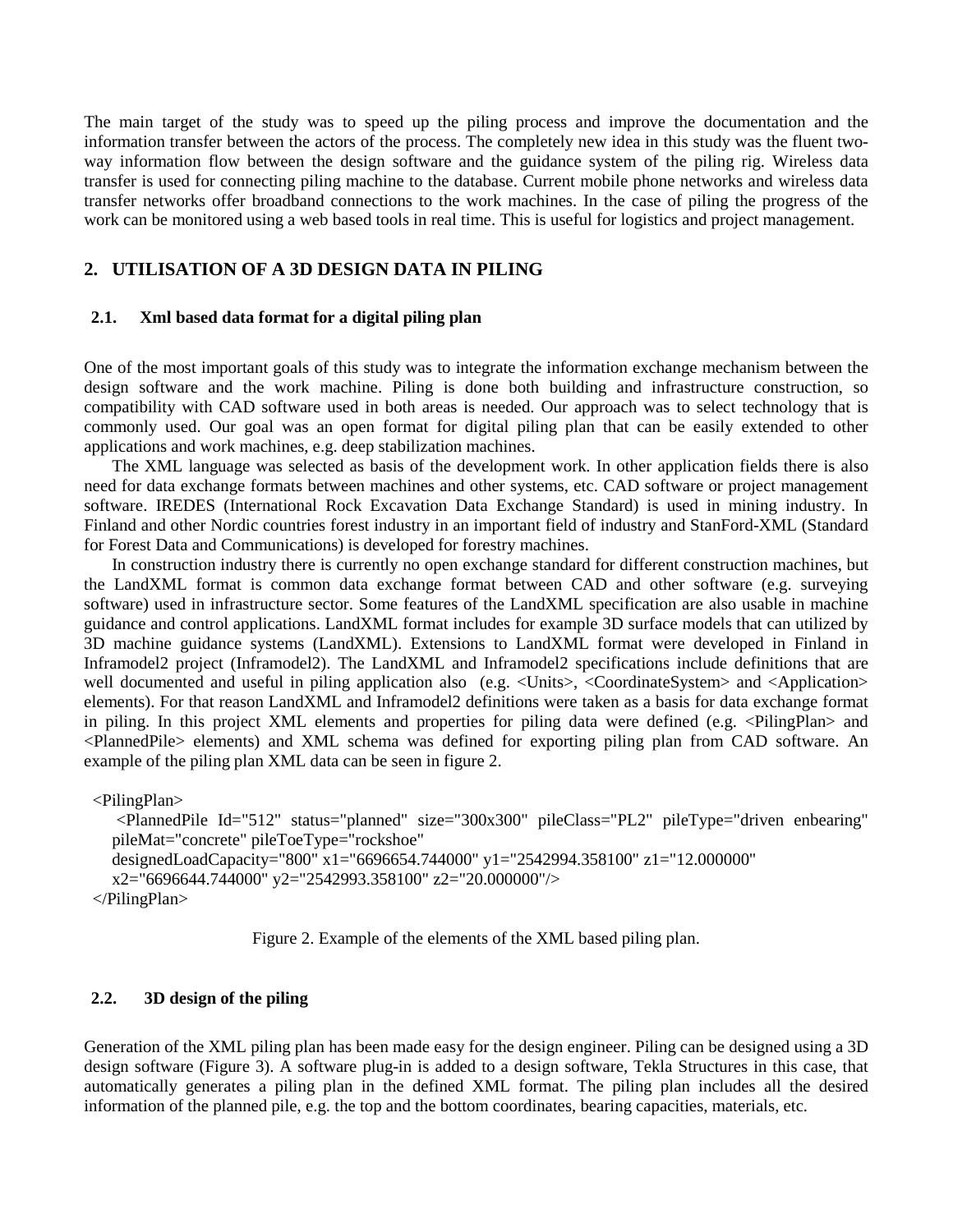

Figure 3. 3D Design of the piling using Tekla Structures software.

# **2.3. Positioning of the piles according to the digital piling plan**

The generated digital piling plan can be transferred to the piling rig as an XML file either using a portable mass memory like USB memory or using a wireless connections to the database. If a database connection is used, an XML file is generated from the data retrieved from the MySQL database. The XML file is then read into the piling guidance software. During this phase the XML file is validated using the XML schema. Data content of the XML file is defined in XML schema and the XML schema can be is retrieved either from the internal memory of PC computer or from the web server. During the piling process the realization data is logged to the particular XML realization file. The XML retrieving procedure also works similar way from the rig to the database, so asbuild-data is stored to a database and is available for example to the designer or contractor via internet. The piling data is then parsed from the XML file and shown to the user by the guiding software. The operator of the machine can now choose the correct pile and the guiding software provides guidance through the different phases of the setting the position and the orientation of the pile. According to the literature the positioning accuracy should be about  $\pm 2$  cm (Paitsola 2008).

# **3. PROTOTYPE SYSTEM**

# **3.1. Overwiew**

Designed prototype system was built on a Junttan PM-20 pile driving rig (figure 4). The systems consists of an invehicle PC with Windows operating system and touch screen, two Trimble RTK GPS receivers and sensors for measuring the positions of the actuators of the machine and orientation of the frame. Wireless internet connection was implemented using Flash-OFDM mobile broadband network. Remote MySQL database and local XML files were used as data repositories. The overview of the system is presented in figure 5.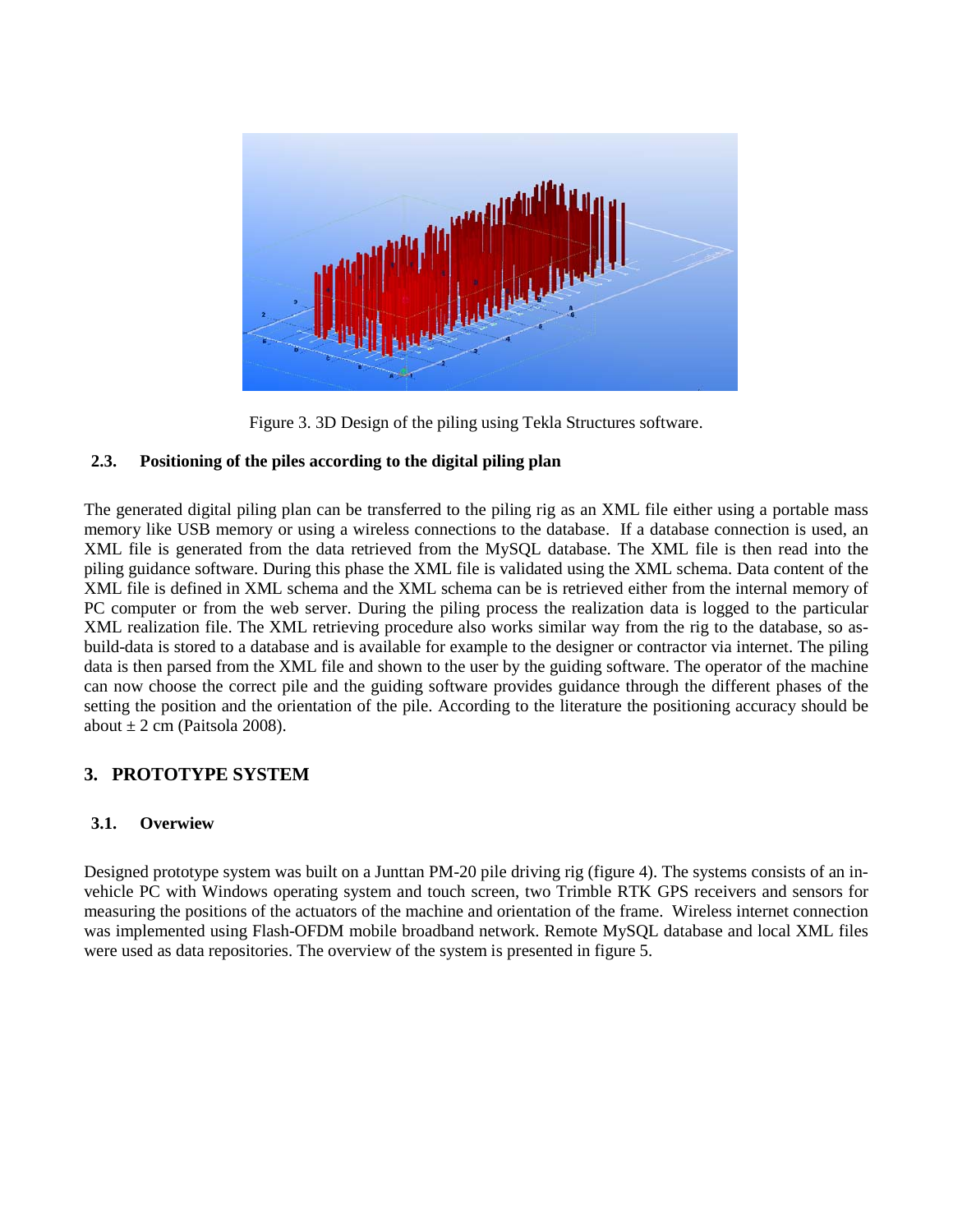

Figure 4. Junttan PM-20 piling rig.



Figure 5. Overview of the prototype system.

At the beginning of the project the researchers observed piling work at the worksite (Paitsola 2008). This was useful when the requirements for the new prototypes system were defined. Most important requirement was easy to use guidance system for positioning the pile. The piling guidance system should also support some special cases, e.g. inclined piles, extended piles and extra piles that are added by the machine operator. One requirement was a general method for data exchange with CAD programs. An XML based extendable and generic format for the digital piling maps was seen as an important feature. Wireless broadband connection offers many possibilities in machine control applications and one goal was to utilize wireless communications in transferring piling data. One benefit is that if there are more than one piling rig working in the same site, the progress of the work can be synchronized between piling rigs. Also the progress of the work can be supervised using the web based supervisor view.

# **3.2. RTK GPS units**

The positioning system used in this prototype system was Trimble SPS-850 RTK GPS receiver that provides around 1 cm accuracy horizontally and 2 cm accuracy vertically at 20 Hz frequency. Using two different receivers also the heading of the piling rig was retrieved. GPS data was read from the receiver in NMEA format via Ethernet connection. Typically when RTK GPS is used, the positioning accuracy is improved using one GPS receiver as a GPS base station and another GPS receiver as a GPS rover. The base station is installed to a known position and it provides correction signal to the GPS rover, that is installed to a work machine. In this case the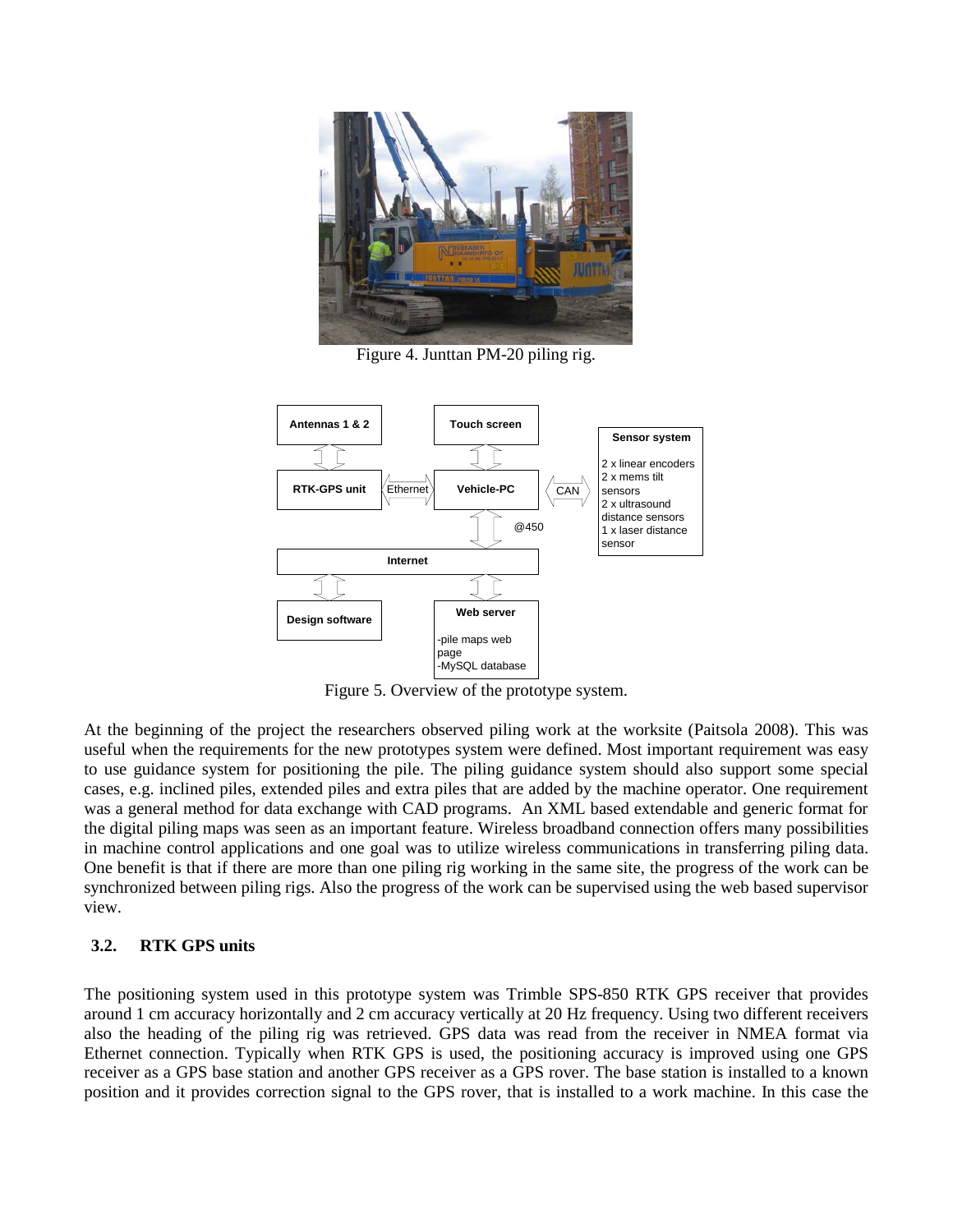RTK GPS correction signal was received from VRS (virtual reference station) network via GPRS (General Packet Radio Service) modem. When VRS is used, there is no need for GPS base station in the worksite. Currently the VRS network covers almost entire Finland and the VRS service is also available in most of the European countries.

#### **3.3.Sensors**

The mechanism of the piling rig and installed sensors are presented in figure 6. The mechanism consists of three rotational joints and three prismatic joints. The values of these six joints should be measured in order to calculate the position of the TCP (Tool Center Point) according to the machine frame. When the position and orientation of the frame is measured using GPS positioning and inclination sensors, the vector from TCP to the GOAL position can be solved and based on this guidance to the machine operator can be provided.

Rotation *J0* is determined using two GPS receivers. Rotations *J2* and *J3* are measured using 2-axis tilt sensors in the frame and mast of the machine, because angle sensor could not be installed directly to the joints. Linear position sensors are needed for measuring joints *J1*, *J4* and *J5*. Expected operation conditions were harsh including temperatures from -20 to +30ºC and dust, grease, rain, snow, ice and vibrations. Accuracy requirements were within millimeter for linear position and 0.1 degrees for angle. The fact that all the sensors of the prototype should be installed outside of the actuators increased demands highly. In production version for example linear sensors could be installed inside hydraulic cylinders and very robust magnetostrictive sensors could be used.

To minimize the need for cabling sensors with CAN bus (Controller Area Network) interface were selected. CAN bus is a robust interface for control systems, sensor and actuators used in vehicles, work machines and industry. It offers 1 Mbps maximum data transfer rate. Most commercially available sensors use standard CANopen interface, which makes it very easy to implement systems with sensors from different manufactures. It also provides advanced features for configuration of sensors and diagnostics.

For tilt sensors there was really only one choice, robust packed MEMS sensors without any moving parts and with a CAN interface. For linear movements there were options from the laser based distance sensors to linear encoders using draw wire. For the distances from 0 to 4 m there are very few laser distance sensors that offer accuracy better than 5 mm and are suitable for outdoor applications, so draw wire sensors were selected. In joint J1 the draw wire sensor proved to be working unreliable, because the wire of the sensor broke easily. This sensor was replaced to a SICK DT-500 laser sensor. The chosen laser sensor provided distance measurement 5 times per second and  $\pm 3$  mm accuracy. That was considered enough for the prototype but not for a production version.

For the sensors measuring the angle between the mast and the pile, there were two options: laser sensors or ultrasound sensors. Since the installation location of the sensor was very prone to get dirty, two ultrasound sensors were chosen. Since corresponding sensors were not found with CAN interface, the sensors were connected to the CAN bus via the analog-to-CAN converter.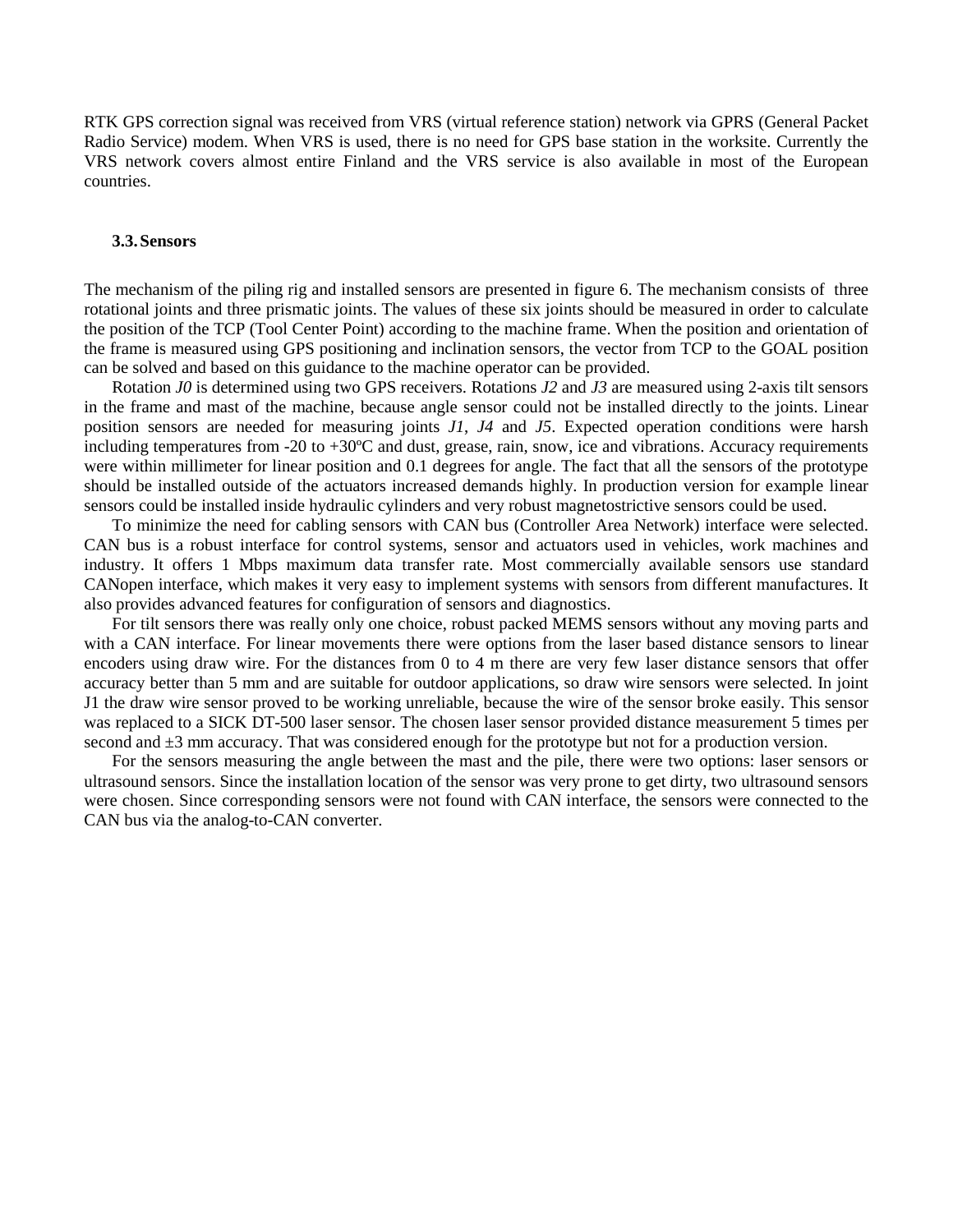

Figure 6. The joints of the piling rig and the sensors of the prototype system.

## **3.4. Software**

The piling guidance software was implemented using PC computer, Windows XP operating system and C# .NET framework. The software was multi-threaded. There were different threads for RTK-GPS positioning, handling communication with CAN sensors and graphics. The positioning unit was connected by standard Ethernet techniques and received NMEA positioning data was parsed accordingly for the use of the other parts of the software. Position data was received 20 times per second. Also the status of the positioning system was provided to the operator of the machine. During the work it is important to ensure that the positioning device is working properly and the positioning accuracy is sufficient. The sensor reading was based on CANopen protocol and the sensor data was read 20 times per second from each sensor. The CAN thread also provides the status data from the sensors. This is useful for detecting malfunction of the sensors or CAN bus.

The graphics thread calculated and rendered the rig and mast positions and poses related to pile based on the data from the sensor and GPS threads. Graphics thread took care of all the operations related to updating graphics and interaction with the user. In figure 7 the user interface of piling guide software is presented. It helps the driver through the whole piling process from the pile selection and pile hammering to the storing of the pile realization data.



Figure 7. User interface of the piling guidance software and different phases of the guidance.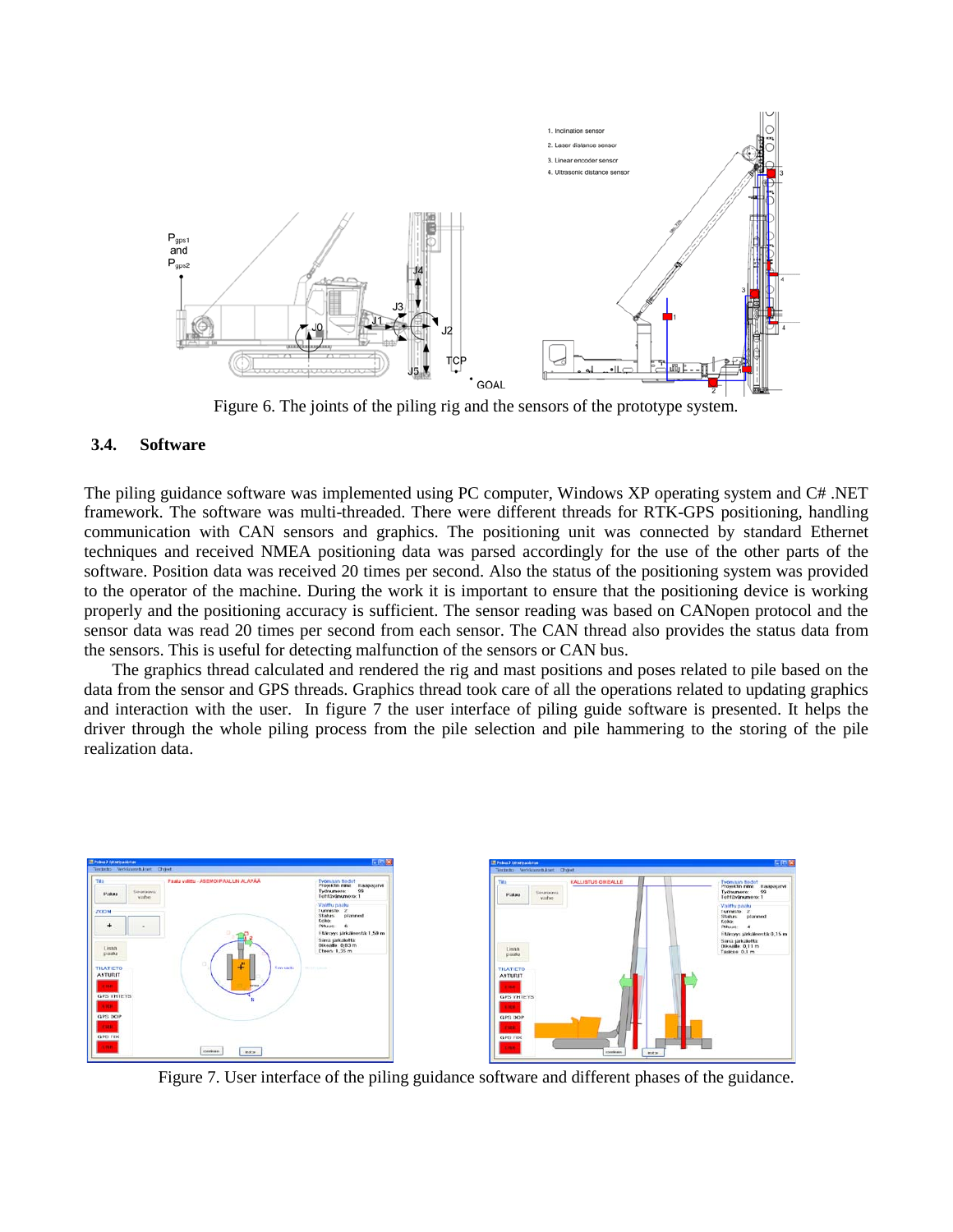#### **3.5. Wireless database connection**

A log of a real time situation of all the work sites are maintained in the MySQL server. The information in the database contains detailed data of the worksite, designer, design software as well as individual pile data from the piling plant to the realization. The piling guidance software in the piling rig synchronizes the data between the local repository (XML file) and the database. This synchronization mechanism makes it possible for several rigs work in the same worksite simultaneously and all of them having all the time the newest possible information about progress of the worksite. The information exchange mechanism also makes it possible to store the realization data to the local repository during the connection blackouts and finally update the database when the network available.

The database and internet connection for the piling rig was implement using a mobile broadband network, that is based on Flash-OFDM technology and works at 450 Mhz frequency. In most European countries this frequency range is reserved for other purposes, so Flash-OFDM technology is used only in some European countries, e.g. Slovakia. Large cell size and relatively good performance makes it promising technique for data transfer from the moving work machines especially in the sparsely populated areas, where the coverage of the 3G telecommunication networks is limited. A theoretical maximum performance of the flash-OFDM technology is 2 Mbps and 20 ms for ping. A studied maximum speed down-link for average signal strength is about 750 kbps and for up-link about 450 kbps and ping for 256 bytes data packet is about 65 ms (Arjona et. al. 2008).

#### **3.6. Web based real time piling map**

In many cases in the worksite there is a need for a supervisor to be able to follow the progress of the work preferably in real time. Real time data can be useful e.g. in project management and logistics. In this project a web based tool for this purpose was developed. Anyone with password could follow the progress of the selected worksite pile by pile and also have summary of the situation in the site. From the piling data stored to a MySQL database a real time piling map is generated using SVG (Scalable Vector Graphics) technology. The piling map can be shown on a web browser and different colors can be used, for example green for finished piles (figure 8).



Figure 8. Web based real time piling map.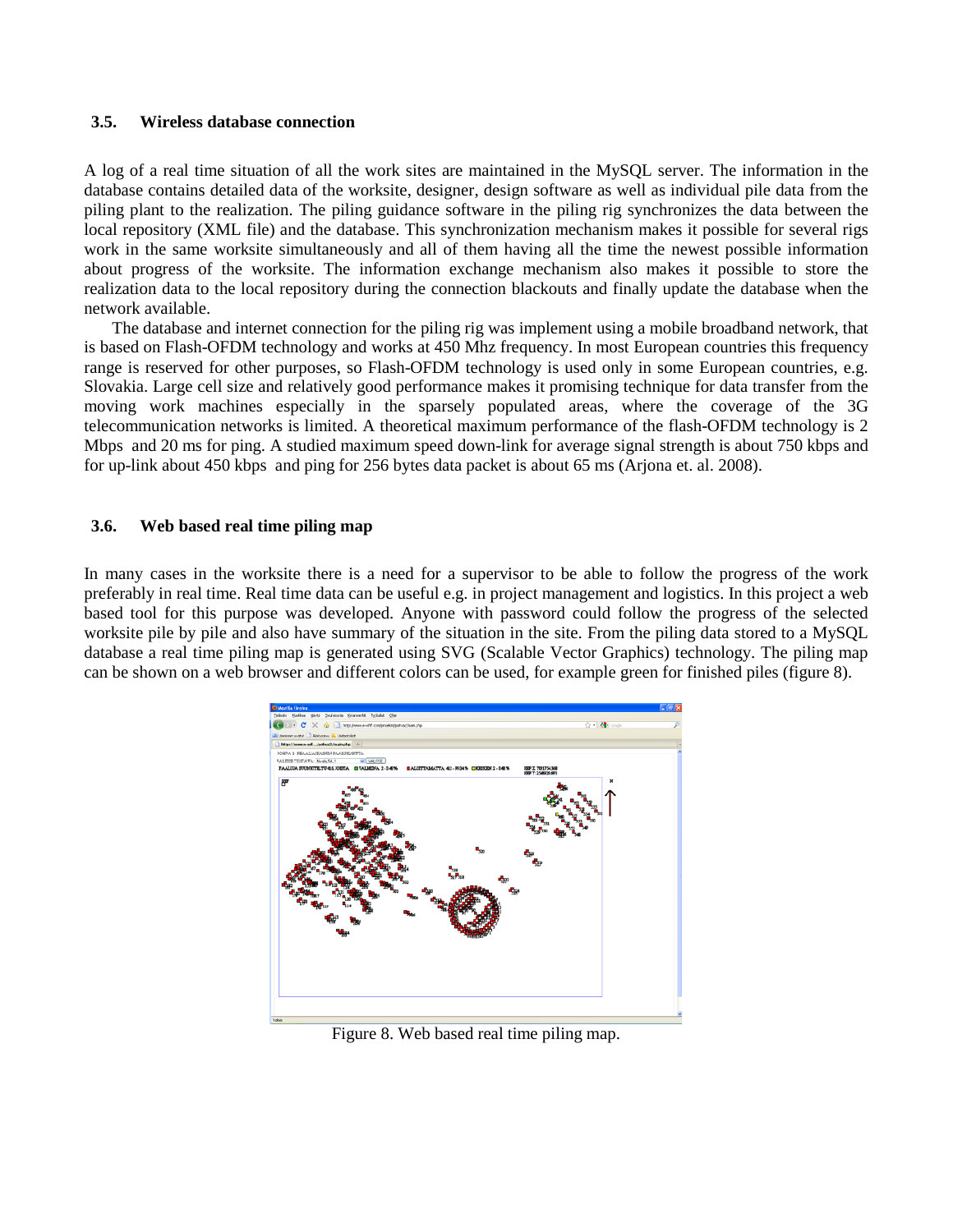## **4. PROTOTYPE TESTS**

The first test of the prototype system were carried out in winter 2009. First test results were encouraging and also pointing out that more study and tests should be made. The machine operators experienced the piling guidance software to be very helpful both in piling and documenting the piling work. Currently piling maps and piling documentation in the worksite are in paper format and the proposed system would remove the need for paper documents. The possibility of the data download through the database from the design software to the piling rig was highly valued. The fast design data update to the piling rig makes it possible to quickly respond for example to the changes in design.

The piling guidance tests have not been completed and more tests will be arranged in autumn 2010. In the preliminary tests 1 - 25 cm pile positioning errors were observed. These errors were mainly caused by inaccuracies in parameters, e.g. dimensions of the piling machine. During the calibration of the system the dimensions of the machine should be measured and zero positions of the sensors should be set carefully. The tests also pointed out that piling rig is a harsh and demanding environment for instrumentation. Temperatures between -20 and +30 ºC, high level of vibrations, snow and dust really tested the cabling and sensors mechanics.

During the tests the GPS system was functioning correctly except in the vicinity of high buildings, because building or other high structures can block the satellite signals. This can be a problem and reduce the usefulness of GPS positioning in this application. In figure 9 the functioning of the RTK GPS near high building is presented. When GPS quality value is 3, RTK GPS works properly. The DOP number is a value indicating the positioning accuracy. DOP value 1 is the ideal positioning accuracy and DOP values below 2 can be considered very good. As seen in figure 9, the quality value sometimes dropped during the tests and positioning data was inaccurate. During the work it is important to check periodically that positioning accuracy is sufficient.



Figure 9. RTK GPS functioning near high buildings.

The performance of the mobile Flash-OFDM network proved to be appropriate for this kind of application. The nominal data rate were supposed to be 2 Mbps in both ways, but in practice the data rate was around 500 – 700 kbps downstream and 300 kbps upstream. The data rate was still enough also for the database updates for the pile maps with hundreds of piles. Ping remained in around 100 ms in every case.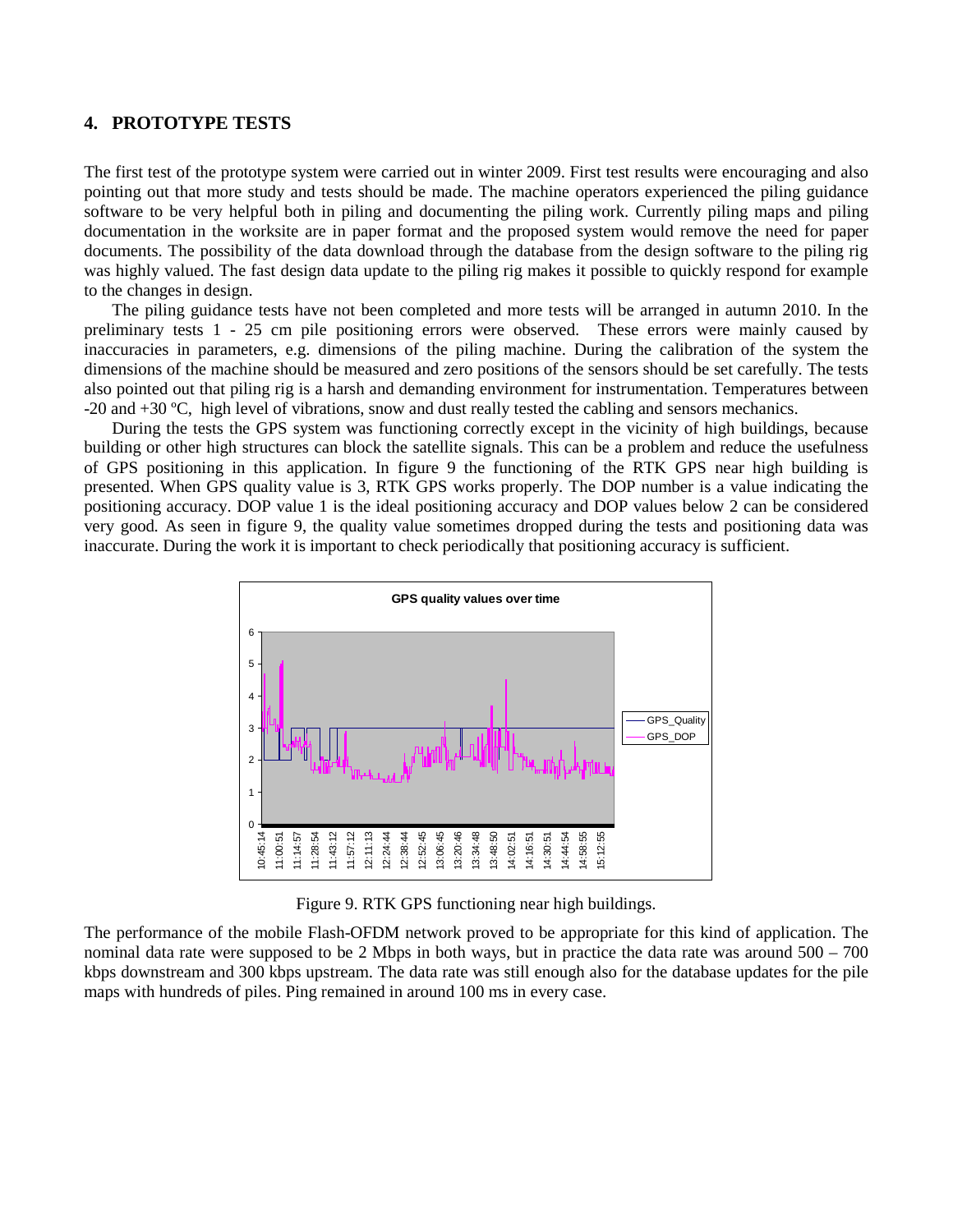# **5. CONCLUSIONS**

The preliminary test results pointed out that the prototype system is highly potential, but the need for additional testing and study is clear. The prototype system is clearly improving the documentation and the follow-up of the process. The piling guidance systems helps the operator in the pile positioning and also keeping the mast of the piling rig aligned with the pile during hammering. Currently the assisting person helps the machine operator in these tasks. It should be carefully studied whether the total piling time could be reduced by using the guidance system. The biggest benefit is that when a piling guidance system is used, staking out operations are not needed in the worksite. The pile positioning accuracy should also be evaluated more vastly in further tests.

There were some minor problems during the tests concerning the sensors and in production version of the system protection of the sensors should be improved. The CAN bus with its diagnostic features proved to be very reliable and applicable to this purpose. The applicability of the GPS system near high obstacles like building or bridges should be further studied, because it can limit the usefulness of GPS positioning in this application. One important aspect related to GPS system is that GPS uses natively global WGS84 co-ordinate system. Piling is used for both building and infrastructure construction and various local or national co-ordinate systems are used in pile designs. Transformations between different co-ordinate systems are one potential source of errors when GPS positioning is used in machine guidance.

In this project one goal was to develop open data formats between CAD software and machine control systems. An XML based approach was selected and a format for digital piling plans was defined. Wireless data connection was very useful for transferring data between the work machine and the office. Same methods can be applied to other machines, e.g. deep stabilization machine. The designed prototype system is also quite general. It could be easily modified and applied for example to the deep stabilization process or some other processes needing machine guidance based on positioning and fluent two way information flow.

## **ACKNOWLEDGMENTS**

This project was a part of the POHVA2 research project. The authors wish to thanks TEKES – the Finnish Funding Agency for Technology and Innovation and companies for funding and co-operation in this project.

#### **REFERENCES**

Arjona, A., Kerttula, J. & Yla-Jaaski, A. 2008. Live Network Performance Challenge: FLASH-OFDM vs. HSDPA. AINA 2008 The IEEE 22nd International Conference on Advanced Information Networking and Applications. Naha City Okinawa 900-0015 JAPAN, 25-28 March 2008. Pp. 918.

Digita Inc. 2008, 14/03/2008-last update, Digita's @450 service [Homepage of Digita Oy], [Online]. Available: <http://www.450laajakaista.fi/9102/English> [2008, 12/03] .

Inframodel2 ,Inframodel2 homepage. Available: http://cic.vtt.fi/projects/inframodel2/.

LandXML , LandXML homepage. Available: [http://www.landxml.org/.](http://www.landxml.org/)

Makkonen, T., Nevala, K. & Heikkilä, R. 2006. A 3D model based control of an excavator. Automation in Construction, 9, Vol. 15, No. 5, pp. 571-577. ISSN 0926-5805. doi: DOI: 10.1016/j.autcon.2005.07.009.

N. Mure, J. N. Scott, D. W. Seward, S. D. Quayle, C. R. I. Clayton, M. Rust. 2002. Just-In-Time continuous flight auger piles using an instrumented auger. ISARC 2002.